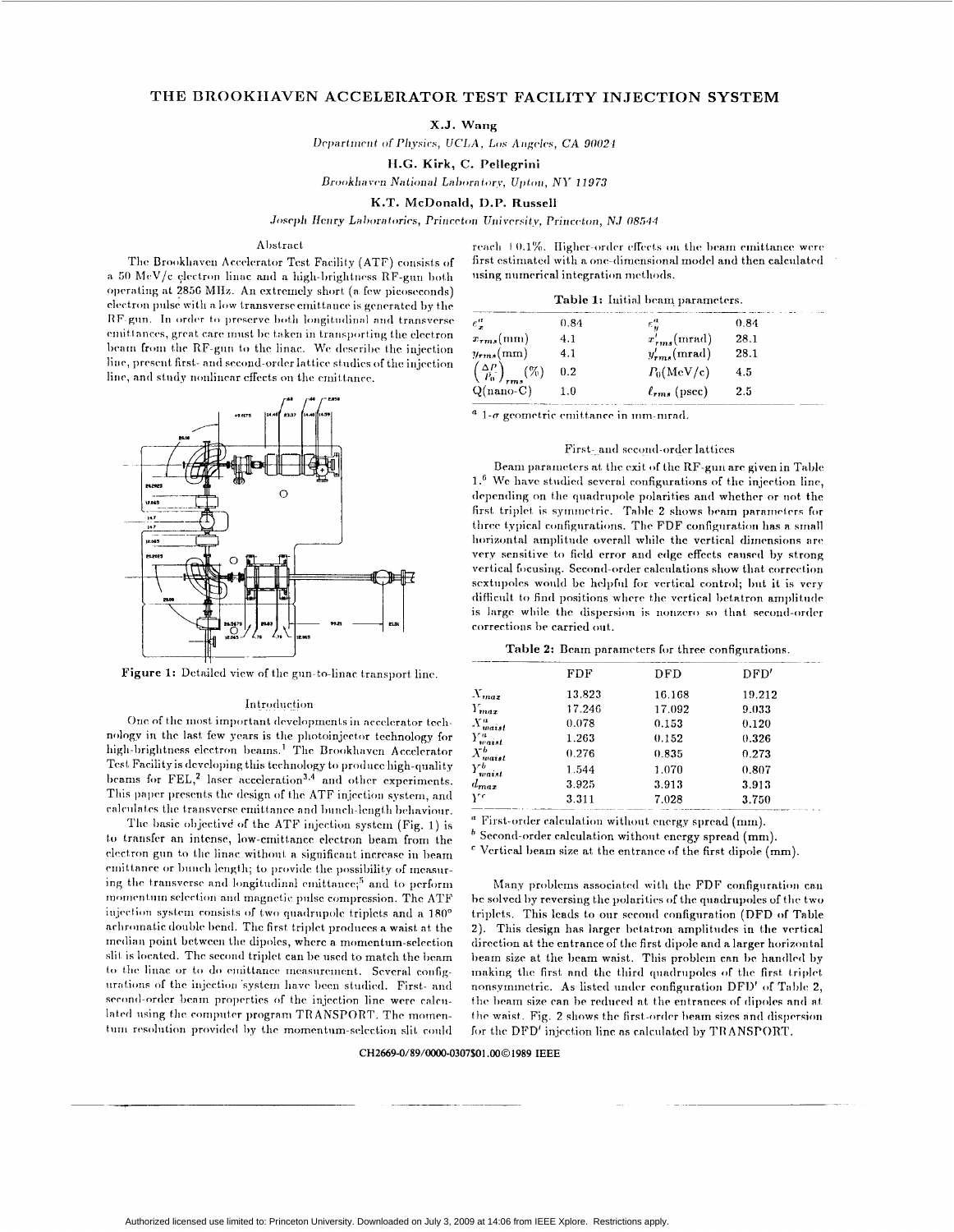

Figure 2: First-order calculation of the beam envelopes (in mm) and dispersion (in mm per  $\%$  of  $\Delta P/P$ ) for the ATF beamline configuration DFD' with  $\Delta P/P = 0.2\%$ , prior the adjustment of the **y** waist.

Second-order calculations show that there is little change (compared to first-order) in the horizontal beam envelope, but a big distortion is **o1)scrvcd** in the vertical beam cnvelope. We **have**  found that second-ordrr effects in **y can** be reduced through the adjustment of the quadrupole parameters. Instead of locating the vertical beam waist in the halfway between the two dipoles as in the first-order design, we put it downstream at the entrance of the focusing quadrupole. Fig.3 shows the second-order beam envelopes after the adjustment of the quadrupole strengths to the DFD' configuration.



**Figure 3:** Second-order calculation of the beam envelopes (in mm) for the ATF beamline configuration DFD' with  $\Delta P/P =$ 0.2%, after the adjustment of the y waist.

#### Emittance growth in a transport line

Many studies of the emittance behaviour in a photoinjector  $RF-gun^{7,8}$  have been done, but few reports exist for the emittance growth in the transport line of short, high-brightness electron bunches. **b** 

Emittance growth in the magnetic transport line is mainly due to:

- Mismatch caused by linear space charge.
- $\bullet$  Nonlinear space charge.
- Chromatic effects.
- Nonlinear magnetic fields.

There are many theoretical<sup>9</sup> and experimental<sup>10</sup> studies of the space-charge effects on the transverse beam emittance in a transport line. We will now concentrate on chromatic and nonlinear magnetic fields effects.

In our emittance study, transverse geometric emittance is expressed **as** 

$$
\varepsilon = \left( \langle x^2 \rangle \langle x^{\prime 2} \rangle - \langle x x^{\prime} \rangle^2 \right)^{\frac{1}{2}}.
$$
 (1)

A simple one-dimensional model is used to estimate emittance growth due to higher-order effects. We will first consider the chromatic effects.

For simplicity, we now consider a zero-emittance beam with  $x'_0 = 0$  and nonzero  $x_0$  passing through a thin lens. After the lens, we have  $x = x_0$  and  $x' = x'_0 + \Delta x'$ . Including the chromatic effect, we obtain

$$
\Delta x'=-\frac{x_0}{f\left(1+\delta\right)},
$$

where *f* is the focal length of the lens, and  $\delta = \Delta P/P_0$ .

If we assume no correlation between the transverse positions of the particles **and** their enrrgies, then the emittance increase is

$$
\Delta \epsilon \approx \left( \langle x_0^2 \rangle^2 \langle 1 - 2\delta + \delta^2 \rangle - \langle x_0^2 \rangle^2 \langle 1 - \delta \rangle \right)^{\frac{1}{2}} / f.
$$

Thus

$$
\Delta \epsilon = \langle x_0^2 \rangle \delta_{rms} / f. \tag{2}
$$

We can use the same model to derive a similar formula for higher-order geometric effects. Let **us** assume that the qiiadrupoles have midplane symmetry **and** their fields **lip** to fifth order are given by

$$
B = G_1 x + G_3 x^3 + G_5 x^5, \tag{3}
$$

where  $G_{2n+1}$  is the magnetic-field coefficient of the corresponding magnetic field.

At the focal plane of the quadrupole, we can calculate the emittance introduced **by** nonlinear trrms using the following relations

$$
x = x_0 + fx'_{out} = -fS_3x_0^3 - fS_5x_0^3,
$$
  

$$
x' \approx -\frac{x_0}{f},
$$

and

$$
x' \approx -\frac{x_0}{f},
$$

where  $S_3 = G_3 / (fG_1)$ ,  $S_5 = G_5 / (fG_1)$ , and *f* is the linear focal length of the quadrupole.

Substituting  $x$  and  $x'$  into equation (1), we have

$$
\begin{aligned} \Delta \epsilon^2 &= S_3^2 \left( \langle x_0^6 \rangle \langle x_0^2 \rangle - \langle x_0^4 \rangle^2 \right) + \\ & S_5^2 \left( \langle x_0^{10} \rangle \langle x_0^2 \rangle - \langle x_0^6 \rangle^2 \right) + \\ & 2 S_3 S_5 \left( \langle x_0^8 \rangle \langle x_0^2 \rangle - \langle x_0^6 \rangle \langle x_0^4 \rangle \right). \end{aligned}
$$

To calculate the moments of  $x_n$ , we suppose that the beam has the initial distribution  $f(x_0) = A \exp(-x_0^2/(2\sigma^2))$ , where  $\sigma$ is the r.m.s. beam size.  $Case 1. S_5 = 0.$ 

$$
\Delta \epsilon = 4 \left( \frac{\sigma}{d} \right)^4 \frac{d^2}{f} \frac{\Delta B_3}{B_0} \frac{1}{I_0} \left( I_6 I_2 - I_4^2 \right)^{\frac{1}{2}},
$$

**(4)** 

where  $d$  is a radius at which the nonlinear field  $(3)$  is known:  $B_0 = G_1 d$ ,  $\Delta B_3 = G_3 d^3$ ;  $I_{2n} = \int_0^{R/\sqrt{2\sigma}} x^{2n} \exp(-x^2) dx$ , and R is the radius of quadrupole.

 $Case 2, S_3 = 0.$ 

$$
\Delta \epsilon = 8 \left( \frac{\sigma}{d} \right)^6 \frac{d^2}{f} \frac{\Delta B_5}{B_0} \frac{1}{I_0} \left( I_{10} I_2 - I_6^2 \right)^{\frac{1}{2}}, \tag{5}
$$

where  $\Delta B_5 = G_5 d^5$ .

We are now **ablr to** calciilatr the emittance growth **tliie** to higher-order effects. For the second quadrupole of the first triplet,  $f_x = 15.82$  cm,  $\sigma_x = 15.85$  mm (the average r.m.s. horizontal beam size inside the quadrupole), and  $\delta = 2 \times 10^{-3}$ . Then the emittance increase caused by chromatic effect will be approximately 3.18 mm-mrad. The nonlinear fields of the second quadrupole are given in Table 3.<sup>11</sup> For  $d = 4.57$  cm, the

**308**